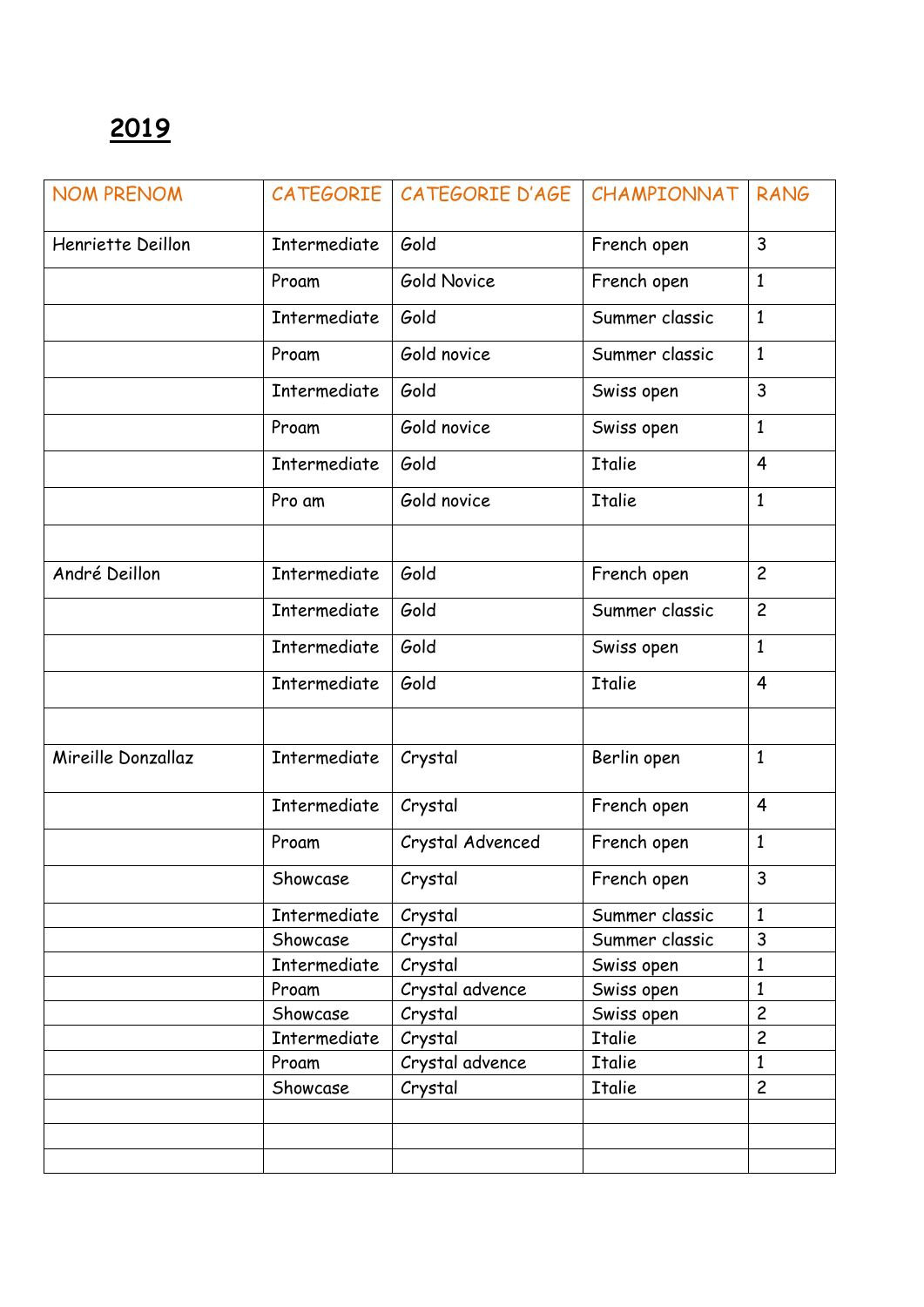| Eliane Tena               | Newcomer            | Crystal          | Berlin open    | $\mathbf{1}$   |
|---------------------------|---------------------|------------------|----------------|----------------|
|                           | Newcomer            | Crystal          | Swiss open     | 3              |
|                           | Newcomer            | Crystal          | <b>Italie</b>  | $\overline{7}$ |
|                           |                     |                  |                |                |
| Denis Deillon             | Newcomer            | Crystal          | Swiss open     | $\mathbf{1}$   |
|                           | Newcomer            | Crystal          | <b>Italie</b>  | 1              |
|                           |                     |                  |                |                |
| Denis Deillon/Eliane Tena | Couple              | Newcomer crystal | Berlin open    | $\mathbf{1}$   |
|                           | Couple              | Newcomer crystal | Swiss open     | $\mathbf{1}$   |
|                           | Couple              | Newcomer crystal | <b>Italie</b>  | $\mathbf{1}$   |
|                           |                     |                  |                |                |
| Jacqueline Monnard        | Newcomer            | Gold             | French open    | $\mathbf{1}$   |
|                           | Newcomer            | Gold             | Summer classic | $\mathbf{1}$   |
|                           | Newcomer            | Gold             | Swiss open     | $\overline{c}$ |
|                           | Newcomer            | Gold             | <b>Italie</b>  | $\mathbf{1}$   |
|                           |                     |                  |                |                |
| David Dey                 | Newcomer            | Silver           | French open    | $\mathbf{1}$   |
|                           | Newcomer            | Silver           | Swiss open     | $\overline{c}$ |
|                           | Newcomer            | Silver           | <b>Italie</b>  | $\overline{c}$ |
|                           |                     |                  |                |                |
| <b>Roland Monod</b>       | Newcomer            | Gold             | Fench open     | $\mathbf{1}$   |
|                           | Newcomer            | Gold             | Swiss open     | $\mathbf{1}$   |
|                           | Newcomer            | Gold             | <b>Italie</b>  | $\overline{c}$ |
|                           |                     |                  |                |                |
| Céline Décosterd          | Newcomer            | Diamond          | Swiss open     | $\overline{c}$ |
|                           | Newcomer            | Diamond          | <b>Italie</b>  | 3              |
|                           |                     |                  |                |                |
| <b>Marcel Steiner</b>     | Novice              | Gold             | French open    | $\mathbf{1}$   |
|                           | Novice              | Gold             | Swiss open     | 1              |
|                           | Novice              | Gold             | <b>Italie</b>  | $\mathbf{1}$   |
|                           |                     |                  |                |                |
| Marianne Favre            | Intermediate        | Silver           | French open    | $\overline{7}$ |
|                           | Intermediate        | Silver           | Swiss open     | 9              |
|                           | <b>Intermediate</b> | Silver           | <b>Italie</b>  | 11             |
|                           |                     |                  |                |                |
| Céline Fickentcher        | Intermediate        | Crystal          | Swiss open     | $\mathsf{3}$   |
|                           |                     |                  |                |                |
| Cidalia Valente           | Social              | Diamond          | Swiss open     | $\mathsf{3}$   |
|                           | Social              | Diamond          | <b>Italie</b>  | 6              |
|                           |                     |                  |                |                |
| Alain Granchamp           | Social              | Gold             | Swiss open     | $\mathbf{1}$   |
|                           | Social              | Gold             | <b>Italie</b>  | 1              |
|                           |                     |                  |                |                |
| Lydia Schilliro           | Social              | Adult            | <b>Italie</b>  | $\mathbf{1}$   |
|                           |                     |                  |                |                |